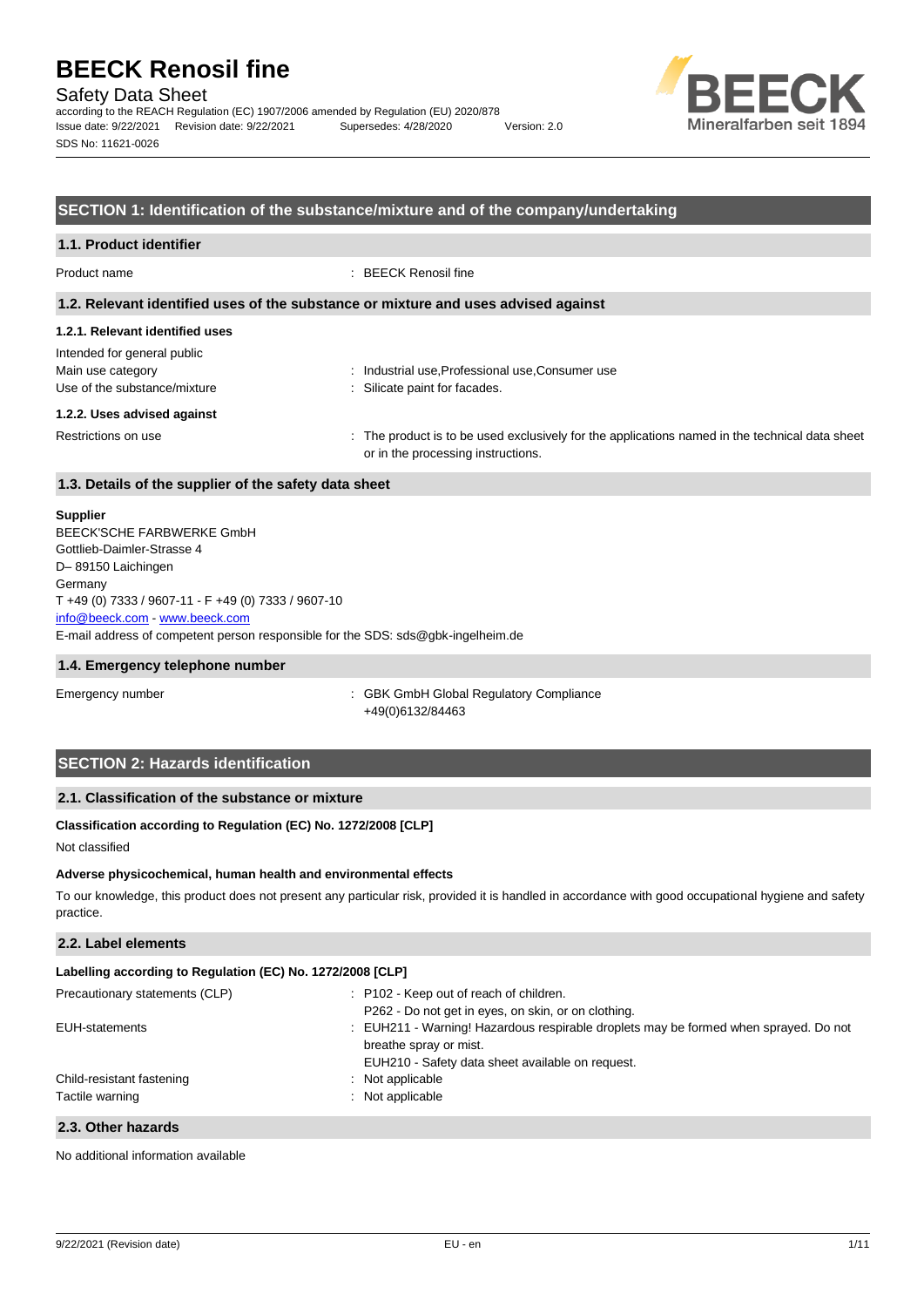Safety Data Sheet

according to the REACH Regulation (EC) 1907/2006 amended by Regulation (EU) 2020/878 SDS No: 11621-0026



# **SECTION 3: Composition/information on ingredients**

## **3.1. Substances**

Not applicable

## **3.2. Mixtures**

| <b>Name</b>                                                                                                                                     | <b>Product identifier</b>                                                                                | $\frac{9}{6}$             | <b>Classification according to</b><br><b>Regulation (EC) No. 1272/2008</b><br>[CLP]                                                                                                                                                                                                                                                 |
|-------------------------------------------------------------------------------------------------------------------------------------------------|----------------------------------------------------------------------------------------------------------|---------------------------|-------------------------------------------------------------------------------------------------------------------------------------------------------------------------------------------------------------------------------------------------------------------------------------------------------------------------------------|
| Titanium dioxide<br>(Note 10)                                                                                                                   | CAS-No.: 13463-67-7<br>EC-No.: 236-675-5<br>EC Index-No.: 022-006-00-2<br>REACH-no: 01-2119489379-<br>17 | $\ge 5 - < 10$            | Carc. 2, H351                                                                                                                                                                                                                                                                                                                       |
| 1,2-benzisothiazol-3(2H)-one; 1,2-benzisothiazolin-3-<br>one                                                                                    | CAS-No.: 2634-33-5<br>EC-No.: 220-120-9                                                                  | $\geq 0.0015 - c$<br>0.01 | Acute Tox. 4 (Oral), H302 (ATE=500<br>mg/kg bodyweight)<br>Skin Irrit. 2, H315<br>Eye Dam. 1, H318<br>Skin Sens. 1, H317<br>Aquatic Acute 1, H400                                                                                                                                                                                   |
| 2-Octyl-2H-isothiazol-3-one                                                                                                                     | CAS-No.: 26530-20-1<br>EC-No.: 247-761-7<br>EC Index-No.: 613-112-00-5                                   | < 0.001                   | Acute Tox. 2 (Inhalation), H330<br>(ATE=0.27 mg/l)<br>Acute Tox. 3 (Dermal), H311 (ATE=311<br>mg/kg bodyweight)<br>Acute Tox. 3 (Oral), H301 (ATE=125<br>mg/kg bodyweight)<br>Skin Corr. 1, H314<br>Eye Dam. 1, H318<br>Skin Sens. 1A, H317<br>Aquatic Acute 1, H400 (M=100)<br>Aquatic Chronic 1, H410 (M=100)<br><b>EUH071</b>    |
| Reaction mass of: 5-chloro-2-methyl-4-isothiazolin-3-<br>one [EC no. 247-500-7], and 2-methyl-2H -isothiazol-<br>3-one [EC no. 220-239-6] (3:1) | CAS-No.: 55965-84-9<br>EC-No.: 911-418-6<br>EC Index-No.: 613-167-00-5<br>REACH-no: 01-2120764691-<br>48 | < 0.001                   | Acute Tox. 2 (Inhalation), H330<br>(ATE=0.05 mg/l/4h)<br>Acute Tox. 2 (Dermal), H310 (ATE=50<br>mg/kg bodyweight)<br>Acute Tox. 3 (Oral), H301 (ATE=100<br>mg/kg bodyweight)<br>Skin Corr. 1C, H314<br>Eye Dam. 1, H318<br>Skin Sens. 1A, H317<br>Aquatic Acute 1, H400 (M=100)<br>Aquatic Chronic 1, H410 (M=100)<br><b>EUH071</b> |

| <b>Specific concentration limits:</b>                        |                                                                        |                                          |  |
|--------------------------------------------------------------|------------------------------------------------------------------------|------------------------------------------|--|
| <b>Name</b>                                                  | <b>Product identifier</b>                                              | <b>Specific concentration limits</b>     |  |
| 1,2-benzisothiazol-3(2H)-one; 1,2-benzisothiazolin-3-<br>one | CAS-No.: 2634-33-5<br>EC-No.: 220-120-9                                | $(0.05 \leq C < 100)$ Skin Sens. 1, H317 |  |
| 2-Octyl-2H-isothiazol-3-one                                  | CAS-No.: 26530-20-1<br>EC-No.: 247-761-7<br>EC Index-No.: 613-112-00-5 | (0.0015 ≤C ≤ 100) Skin Sens. 1A, H317    |  |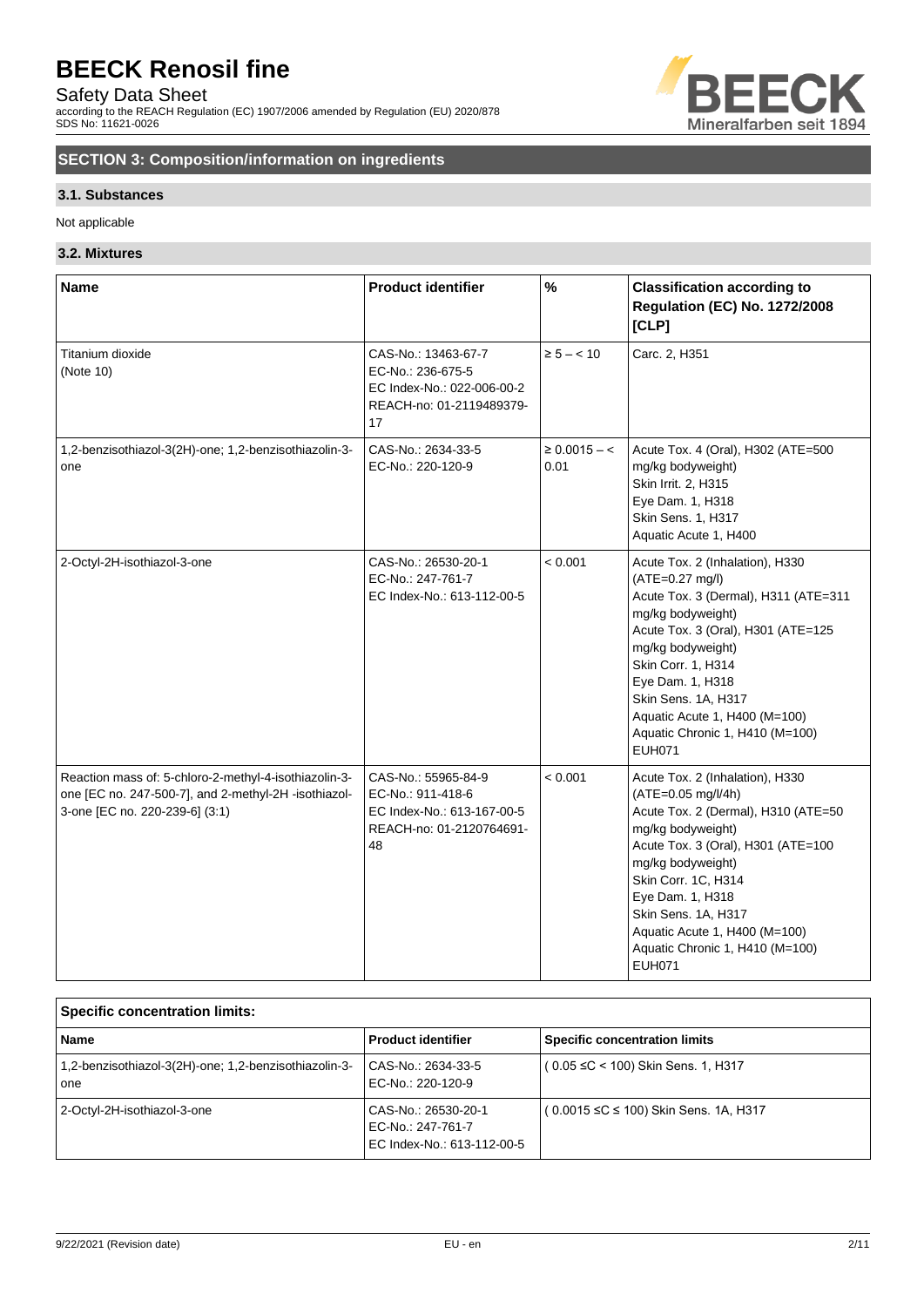## Safety Data Sheet

according to the REACH Regulation (EC) 1907/2006 amended by Regulation (EU) 2020/878 SDS No: 11621-0026



## **Specific concentration limits:**

| <b>Name</b>                                           | <b>Product identifier</b>  | <b>Specific concentration limits</b>           |
|-------------------------------------------------------|----------------------------|------------------------------------------------|
| Reaction mass of: 5-chloro-2-methyl-4-isothiazolin-3- | CAS-No.: 55965-84-9        | $(0.0015 \leq C \leq 100)$ Skin Sens. 1A, H317 |
| one [EC no. 247-500-7], and 2-methyl-2H -isothiazol-  | EC-No.: 911-418-6          | $(0.06 \leq C < 0.6)$ Eye Irrit. 2, H319       |
| 3-one [EC no. 220-239-6] (3:1)                        | EC Index-No.: 613-167-00-5 | $(0.06 \leq C < 0.6)$ Skin Irrit. 2, H315      |
|                                                       | REACH-no: 01-2120764691-   | $(0.6 \leq C \leq 100)$ Eye Dam. 1, H318       |
|                                                       | 48                         | ( 0.6 ≤C ≤ 100) Skin Corr. 1C, H314            |
|                                                       |                            |                                                |

Note 10 : The classification as a carcinogen by inhalation applies only to mixtures in powder form containing 1 % or more of titanium dioxide which is in the form of or incorporated in particles with aerodynamic diameter  $\leq 10$  µm.

Full text of H- and EUH-statements: see section 16

## **SECTION 4: First aid measures**

#### **4.1. Description of first aid measures**

| First-aid measures after inhalation   | : Remove person to fresh air and keep comfortable for breathing. |
|---------------------------------------|------------------------------------------------------------------|
| First-aid measures after skin contact | : Wash skin with plenty of water.                                |
| First-aid measures after eye contact  | : Rinse eyes with water as a precaution.                         |
| First-aid measures after ingestion    | : Call a poison center or a doctor if you feel unwell.           |
|                                       |                                                                  |

### **4.2. Most important symptoms and effects, both acute and delayed**

No additional information available

### **4.3. Indication of any immediate medical attention and special treatment needed**

Treat symptomatically.

| <b>SECTION 5: Firefighting measures</b>                    |                                                                                                                                           |  |  |  |
|------------------------------------------------------------|-------------------------------------------------------------------------------------------------------------------------------------------|--|--|--|
| 5.1. Extinguishing media                                   |                                                                                                                                           |  |  |  |
| Suitable extinguishing media                               | : Water spray. Dry powder. Foam. Carbon dioxide.                                                                                          |  |  |  |
| 5.2. Special hazards arising from the substance or mixture |                                                                                                                                           |  |  |  |
| Hazardous decomposition products in case of fire           | : Toxic fumes may be released.                                                                                                            |  |  |  |
| 5.3. Advice for firefighters                               |                                                                                                                                           |  |  |  |
| Protection during firefighting                             | Do not attempt to take action without suitable protective equipment. Self-contained<br>breathing apparatus. Complete protective clothing. |  |  |  |
|                                                            |                                                                                                                                           |  |  |  |

## **SECTION 6: Accidental release measures**

| 6.1. Personal precautions, protective equipment and emergency procedures |                                                                                                                                                                |
|--------------------------------------------------------------------------|----------------------------------------------------------------------------------------------------------------------------------------------------------------|
| 6.1.1. For non-emergency personnel                                       |                                                                                                                                                                |
| Emergency procedures                                                     | : Ventilate spillage area.                                                                                                                                     |
| 6.1.2. For emergency responders                                          |                                                                                                                                                                |
| Protective equipment                                                     | : Do not attempt to take action without suitable protective equipment. For further information<br>refer to section 8: "Exposure controls/personal protection". |

## **6.2. Environmental precautions**

Avoid release to the environment.

## **6.3. Methods and material for containment and cleaning up**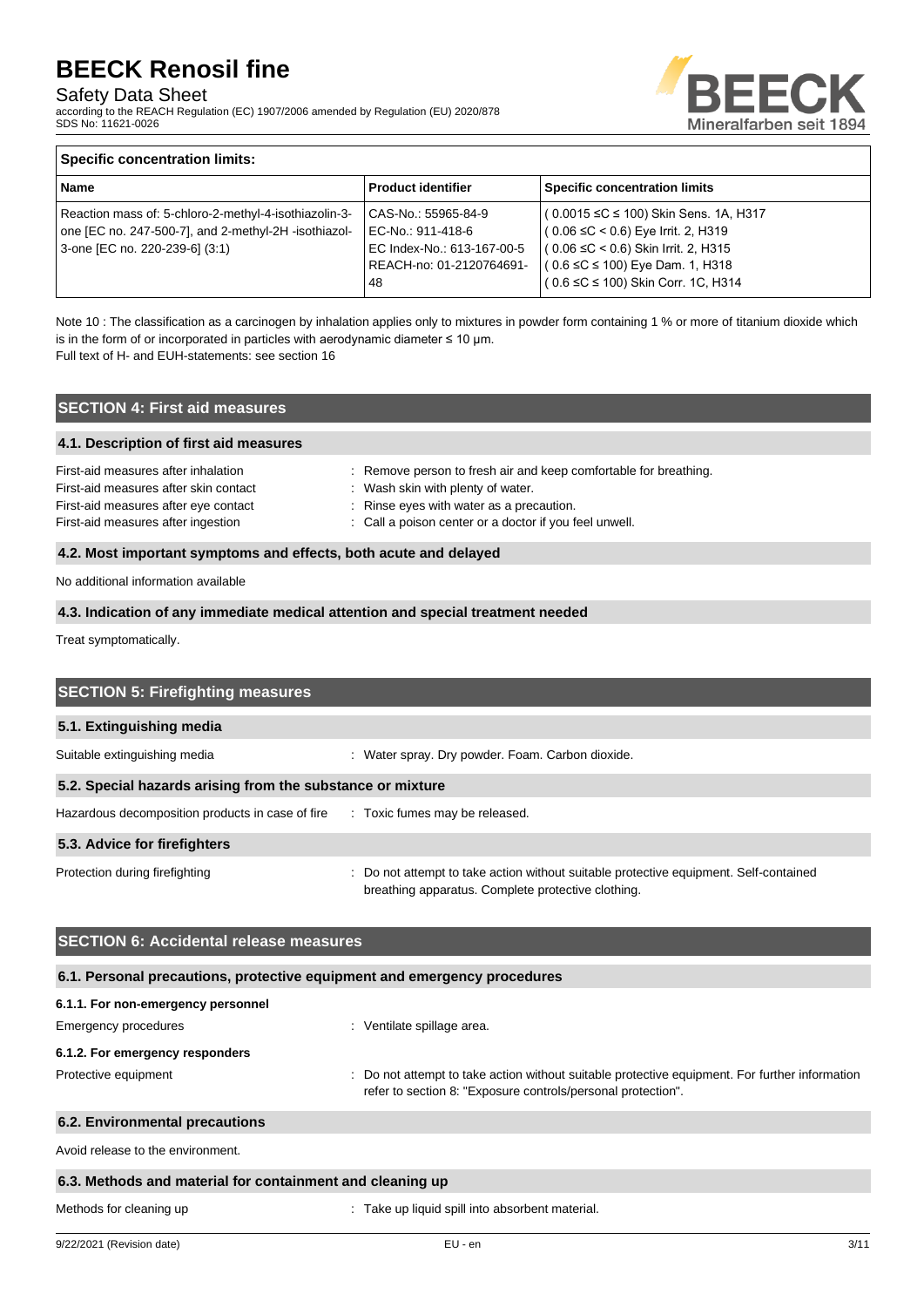### Safety Data Sheet

according to the REACH Regulation (EC) 1907/2006 amended by Regulation (EU) 2020/878 SDS No: 11621-0026



Other information : Dispose of materials or solid residues at an authorized site.

## **6.4. Reference to other sections**

For further information refer to section 13.

| <b>SECTION 7: Handling and storage</b>                            |                                                                                                                                                                                              |  |  |
|-------------------------------------------------------------------|----------------------------------------------------------------------------------------------------------------------------------------------------------------------------------------------|--|--|
| 7.1. Precautions for safe handling                                |                                                                                                                                                                                              |  |  |
| Precautions for safe handling<br>Hygiene measures                 | : Ensure good ventilation of the work station. Wear personal protective equipment.<br>: Do not eat, drink or smoke when using this product. Always wash hands after handling the<br>product. |  |  |
| 7.2. Conditions for safe storage, including any incompatibilities |                                                                                                                                                                                              |  |  |
| Storage conditions                                                | : Store in a well-ventilated place. Keep cool.                                                                                                                                               |  |  |

# **7.3. Specific end use(s)**

See Section 1.

## **SECTION 8: Exposure controls/personal protection**

Storage temperature  $\overline{5} - 25 \degree C$ 

#### **8.1. Control parameters**

#### **8.1.1 National occupational exposure and biological limit values**

No additional information available

### **8.1.2. Recommended monitoring procedures**

No additional information available

#### **8.1.3. Air contaminants formed**

No additional information available

## **8.1.4. DNEL and PNEC**

No additional information available

#### **8.1.5. Control banding**

No additional information available

**8.2. Exposure controls**

#### **8.2.1. Appropriate engineering controls**

### **Appropriate engineering controls:**

Ensure good ventilation of the work station.

#### **8.2.2. Personal protection equipment**

**Personal protective equipment symbol(s):**



#### **8.2.2.1. Eye and face protection**

**Eye protection:** Safety glasses

**8.2.2.2. Skin protection**

**Skin and body protection:** Wear suitable protective clothing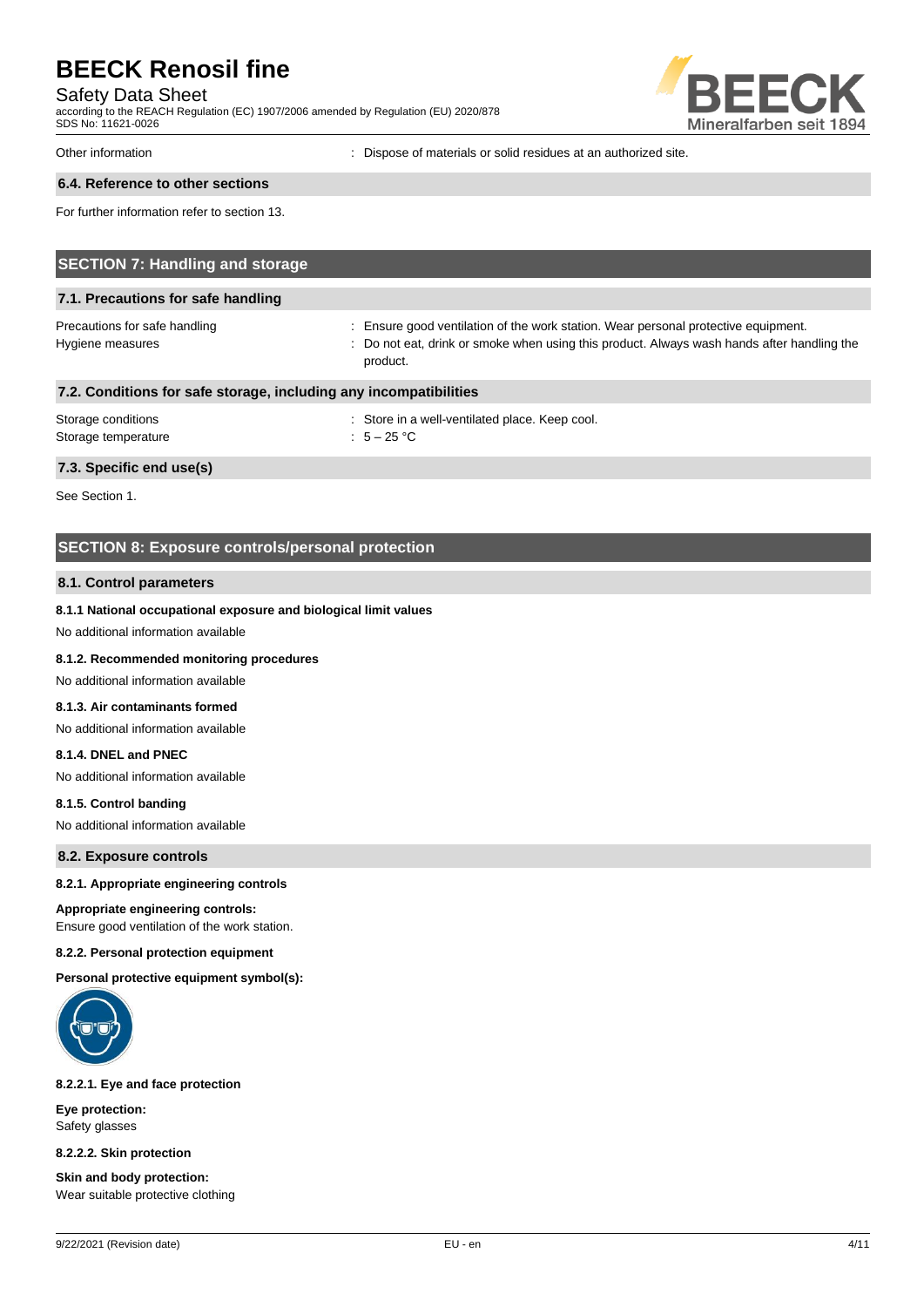## Safety Data Sheet

according to the REACH Regulation (EC) 1907/2006 amended by Regulation (EU) 2020/878 SDS No: 11621-0026



## **Hand protection:**

Protective gloves

#### **8.2.2.3. Respiratory protection**

#### **Respiratory protection:**

In case of insufficient ventilation, wear suitable respiratory equipment

#### **8.2.2.4. Thermal hazards**

No additional information available

#### **8.2.3. Environmental exposure controls**

#### **Environmental exposure controls:**

Avoid release to the environment.

## **SECTION 9: Physical and chemical properties**

## **9.1. Information on basic physical and chemical properties**

| <b>Physical state</b>                           | Liquid         |
|-------------------------------------------------|----------------|
| Colour                                          | White, toned.  |
| Odour                                           | Mild.          |
| Odour threshold                                 | Not available  |
| Melting point                                   | Not available  |
| Freezing point                                  | Not available  |
| Boiling point                                   | Not available  |
| Flammability                                    | Not applicable |
| <b>Explosive limits</b>                         | Not available  |
| Lower explosive limit (LEL)                     | Not available  |
| Upper explosive limit (UEL)                     | Not available  |
| Flash point                                     | Not available  |
| Auto-ignition temperature                       | Not available  |
| Decomposition temperature                       | Not available  |
| рH                                              | 11             |
| Viscosity, kinematic                            | Not available  |
| Viscosity, dynamic                              | 5500 mPa-s     |
| Solubility                                      | Not available  |
| Partition coefficient n-octanol/water (Log Kow) | Not available  |
| Vapour pressure                                 | Not available  |
| Vapour pressure at 50 °C                        | Not available  |
| Density                                         | 1.45 $g/cm3$   |
| Relative density                                | Not available  |
| Relative vapour density at 20 °C                | Not available  |
| Particle size                                   | Not applicable |
| Particle size distribution                      | Not applicable |
| Particle shape                                  | Not applicable |
| Particle aspect ratio                           | Not applicable |
| Particle aggregation state                      | Not applicable |
| Particle agglomeration state                    | Not applicable |
| Particle specific surface area                  | Not applicable |
| Particle dustiness                              | Not applicable |

### **9.2. Other information**

## **9.2.1. Information with regard to physical hazard classes**

No additional information available

#### **9.2.2. Other safety characteristics**

| VOC content | $\therefore$ $\leq$ 2 g/l |
|-------------|---------------------------|
|-------------|---------------------------|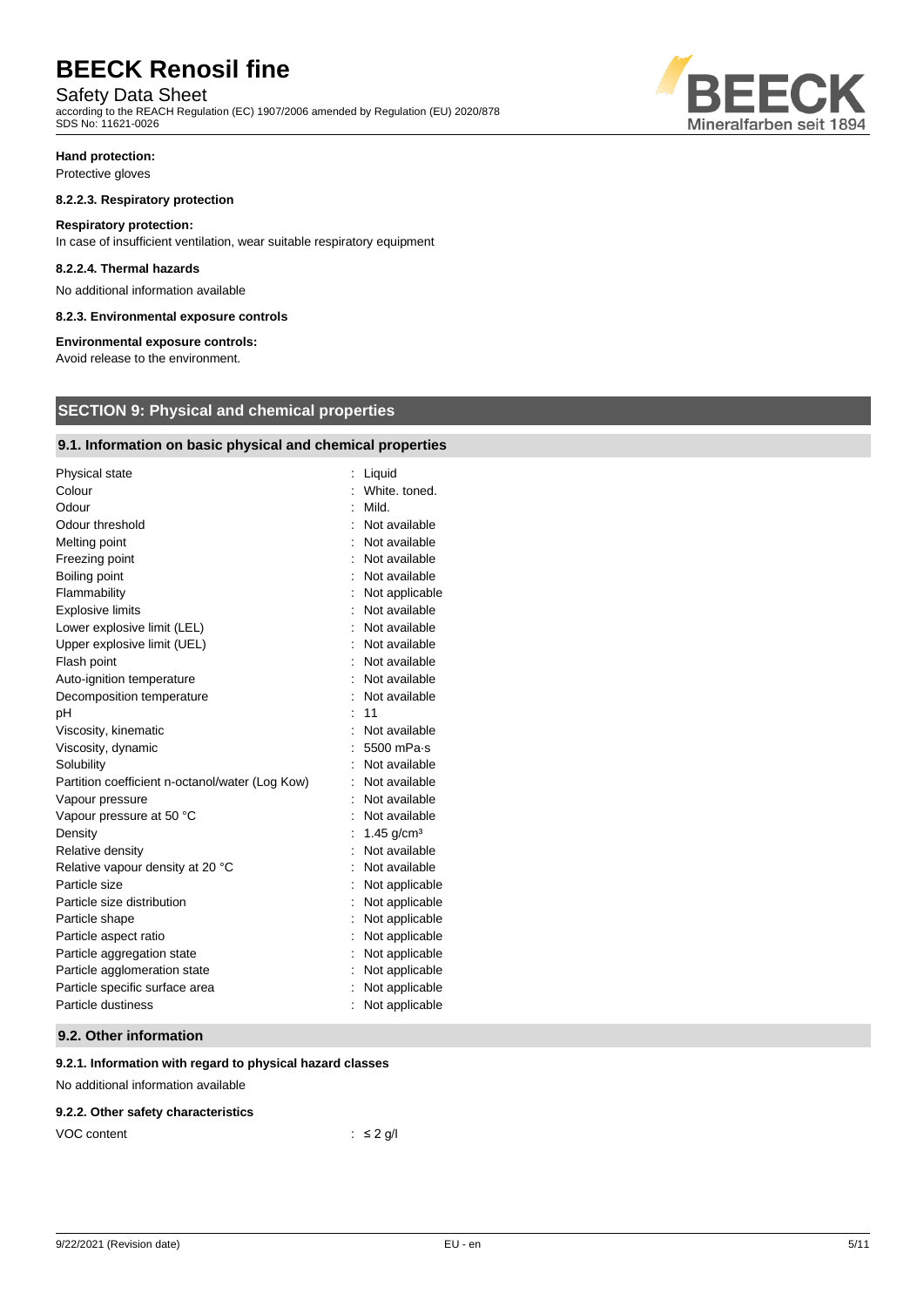## Safety Data Sheet

according to the REACH Regulation (EC) 1907/2006 amended by Regulation (EU) 2020/878 SDS No: 11621-0026



## **SECTION 10: Stability and reactivity**

## **10.1. Reactivity**

The product is non-reactive under normal conditions of use, storage and transport.

#### **10.2. Chemical stability**

Stable under normal conditions.

#### **10.3. Possibility of hazardous reactions**

No dangerous reactions known under normal conditions of use.

#### **10.4. Conditions to avoid**

None under recommended storage and handling conditions (see section 7).

#### **10.5. Incompatible materials**

Strong acids and oxidants.

#### **10.6. Hazardous decomposition products**

Under normal conditions of storage and use, hazardous decomposition products should not be produced.

## **SECTION 11: Toxicological information**

#### **11.1. Information on hazard classes as defined in Regulation (EC) No 1272/2008**

| Acute toxicity (oral)       | : Not classified |
|-----------------------------|------------------|
| Acute toxicity (dermal)     | : Not classified |
| Acute toxicity (inhalation) | : Not classified |

## **Reaction mass of: 5-chloro-2-methyl-4-isothiazolin-3-one [EC no. 247-500-7], and 2-methyl-2H -isothiazol-3-one [EC no. 220-239-6] (3:1) (55965-84-9)** ATE CLP (oral) and the contract of the contract of the 100 mg/kg bodyweight ATE CLP (dermal) and the state of the state of the SO mg/kg bodyweight ATE CLP (gases) and the state of the 100 ppmv/4h ATE CLP (vapours) and a set of the U and C and O.5 mg/l/4h

| ATE CLP (dust, mist)                                                 | $0.05$ mg/l/4h                 |  |
|----------------------------------------------------------------------|--------------------------------|--|
| 1,2-benzisothiazol-3(2H)-one; 1,2-benzisothiazolin-3-one (2634-33-5) |                                |  |
| ATE CLP (oral)                                                       | 500 mg/kg bodyweight           |  |
| 2-Octyl-2H-isothiazol-3-one (26530-20-1)                             |                                |  |
| LD50 oral                                                            | 355 mg/kg                      |  |
| LD50 dermal                                                          | 311 mg/kg                      |  |
| LC50 Inhalation - Rat (Dust/Mist)                                    | 0.586 mg/l/4h                  |  |
| ATE CLP (oral)                                                       | 125 mg/kg bodyweight           |  |
| ATE CLP (dermal)                                                     | 311 mg/kg bodyweight           |  |
| ATE CLP (gases)                                                      | 100 ppmv/4h                    |  |
| ATE CLP (vapours)                                                    | $0.5 \text{ mg}/\frac{1}{4}$ h |  |
| ATE CLP (dust, mist)                                                 | $0.27$ mg/l                    |  |
| Skin corrosion/irritation                                            | Not classified<br>pH: 11       |  |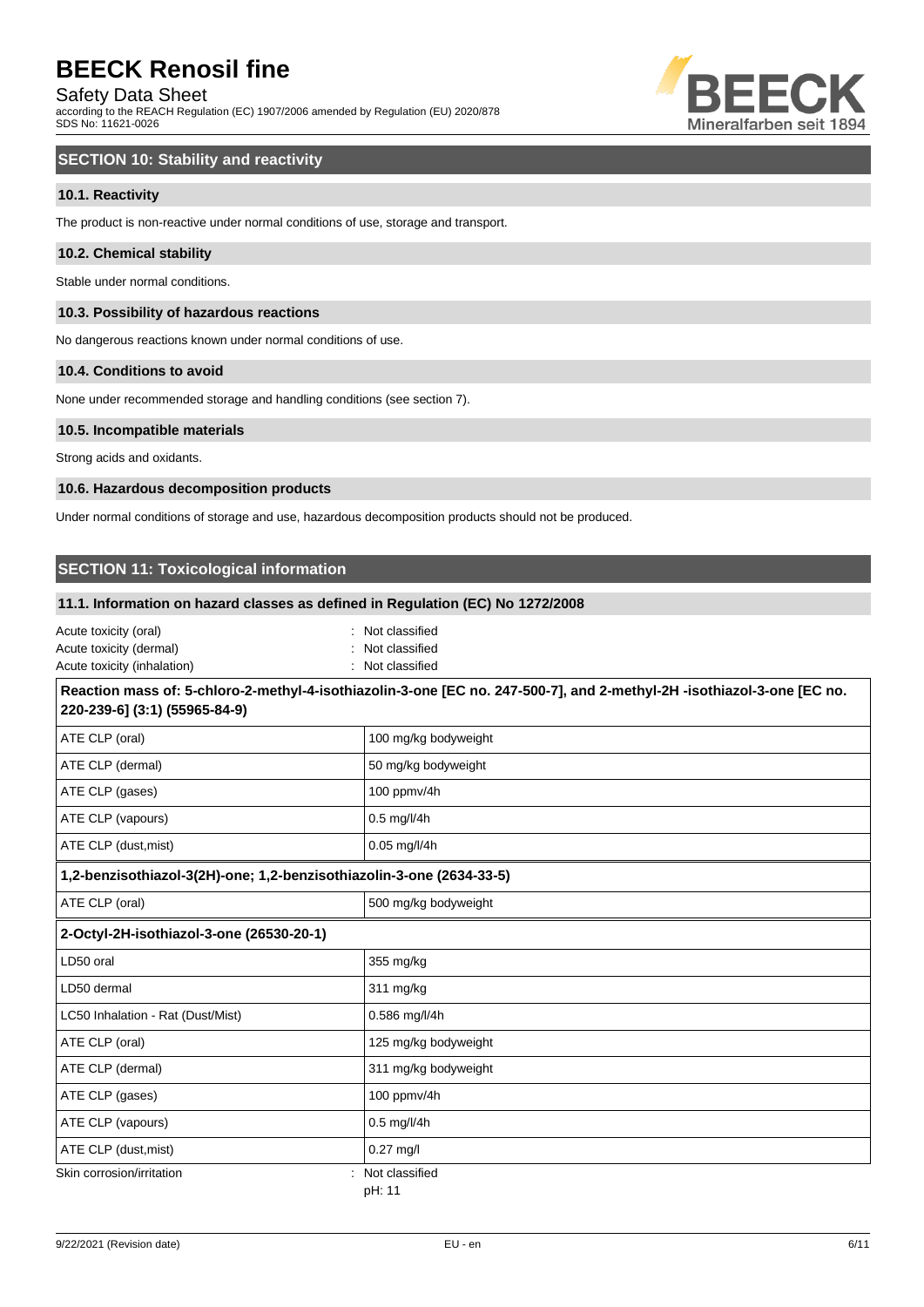## Safety Data Sheet

according to the REACH Regulation (EC) 1907/2006 amended by Regulation (EU) 2020/878 SDS No: 11621-0026



## Serious eye damage/irritation : Not classified pH: 11 Respiratory or skin sensitisation : Not classified Germ cell mutagenicity **Second Contract Contract Contract Contract Contract Contract Contract Contract Contract Contract Contract Contract Contract Contract Contract Contract Contract Contract Contract Contract Contract Co** Carcinogenicity **Carcinogenicity** : Not classified. **Titanium dioxide (13463-67-7)**

| <b>IARC</b> group      | 2B - Possibly carcinogenic to humans |
|------------------------|--------------------------------------|
| Reproductive toxicity  | : Not classified                     |
| STOT-single exposure   | : Not classified                     |
| STOT-repeated exposure | Not classified                       |
| Aspiration hazard      | : Not classified                     |

## **11.2. Information on other hazards**

No additional information available

| <b>SECTION 12: Ecological information</b>                                                                                                        |                                                                                                                                                                    |
|--------------------------------------------------------------------------------------------------------------------------------------------------|--------------------------------------------------------------------------------------------------------------------------------------------------------------------|
| 12.1. Toxicity                                                                                                                                   |                                                                                                                                                                    |
| Ecology - general<br>Hazardous to the aquatic environment, short-term<br>(acute)<br>Hazardous to the aquatic environment, long-term<br>(chronic) | : The product is not considered harmful to aquatic organisms nor to cause long-term adverse<br>effects in the environment.<br>: Not classified<br>: Not classified |
| 2-Octyl-2H-isothiazol-3-one (26530-20-1)                                                                                                         |                                                                                                                                                                    |
| LC50 fish 1                                                                                                                                      | $0.047$ mg/l                                                                                                                                                       |
| EC50 - Other aquatic organisms [1]                                                                                                               | 0.18 mg/l waterflea                                                                                                                                                |
| NOEC chronic fish                                                                                                                                | $0.012$ mg/l                                                                                                                                                       |
| 12.2. Persistence and degradability                                                                                                              |                                                                                                                                                                    |
| No additional information available                                                                                                              |                                                                                                                                                                    |
| 12.3. Bioaccumulative potential                                                                                                                  |                                                                                                                                                                    |
| 2-Octyl-2H-isothiazol-3-one (26530-20-1)                                                                                                         |                                                                                                                                                                    |
| Log Pow                                                                                                                                          | 2.9                                                                                                                                                                |
| 12.4. Mobility in soil                                                                                                                           |                                                                                                                                                                    |
| No additional information available                                                                                                              |                                                                                                                                                                    |
| 12.5. Results of PBT and vPvB assessment                                                                                                         |                                                                                                                                                                    |
| No additional information available                                                                                                              |                                                                                                                                                                    |
| 12.6. Endocrine disrupting properties                                                                                                            |                                                                                                                                                                    |
| No additional information available                                                                                                              |                                                                                                                                                                    |
| 12.7. Other adverse effects                                                                                                                      |                                                                                                                                                                    |

No additional information available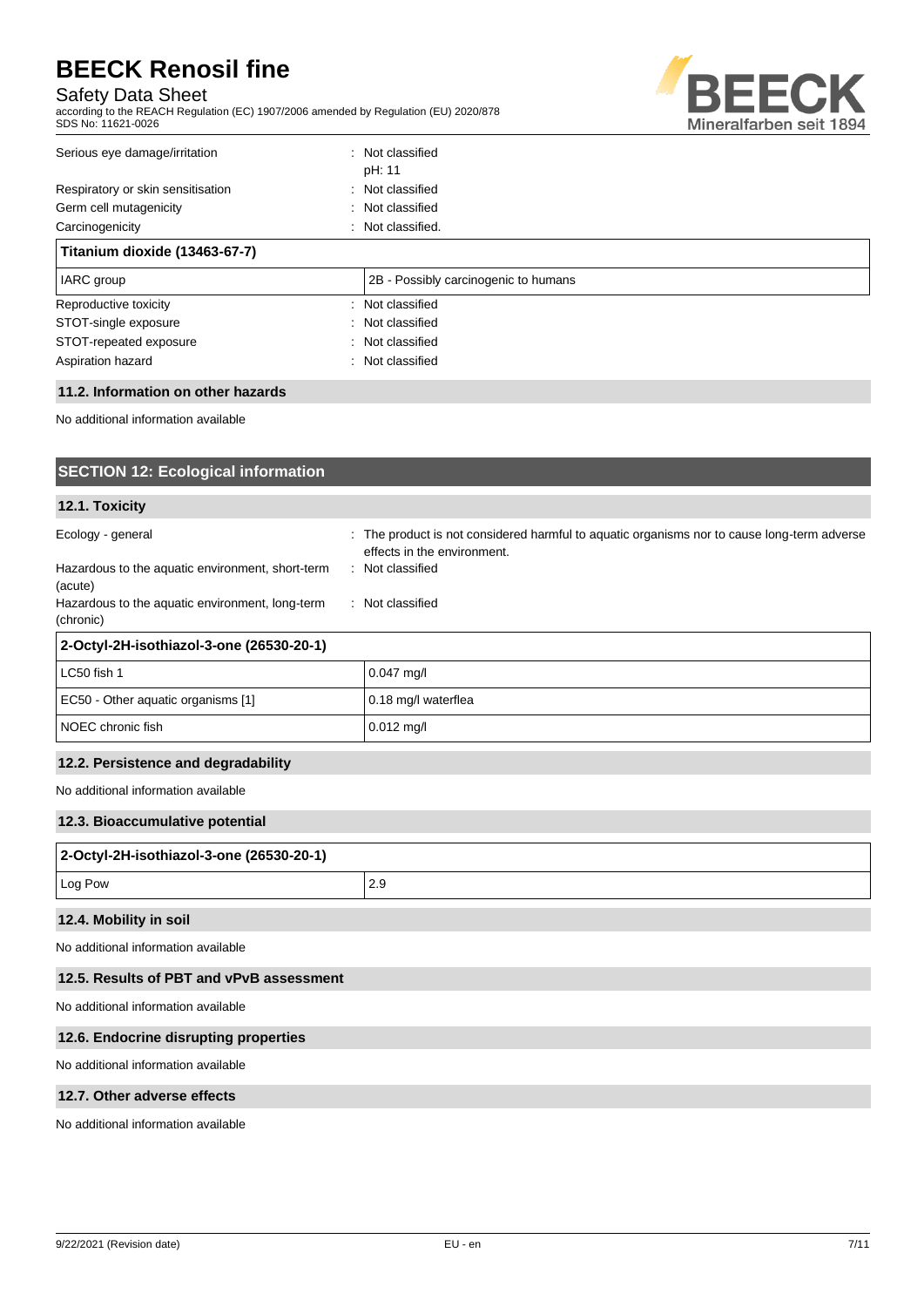## Safety Data Sheet

according to the REACH Regulation (EC) 1907/2006 amended by Regulation (EU) 2020/878 SDS No: 11621-0026



## **SECTION 13: Disposal considerations**

## **13.1. Waste treatment methods**

| Waste treatment methods |  |
|-------------------------|--|
|                         |  |

: Dispose of contents/container in accordance with licensed collector's sorting instructions. European List of Waste (LoW) code : 08 01 12 - waste paint and varnish other than those mentioned in 08 01 11

## **SECTION 14: Transport information**

| In accordance with ADR / IMDG / IATA / ADN / RID |               |               |               |               |
|--------------------------------------------------|---------------|---------------|---------------|---------------|
| <b>ADR</b>                                       | <b>IMDG</b>   | <b>IATA</b>   | <b>ADN</b>    | <b>RID</b>    |
| 14.1. UN number or ID number                     |               |               |               |               |
| Not regulated                                    | Not regulated | Not regulated | Not regulated | Not regulated |
| 14.2. UN proper shipping name                    |               |               |               |               |
| Not regulated                                    | Not regulated | Not regulated | Not regulated | Not regulated |
| 14.3. Transport hazard class(es)                 |               |               |               |               |
| Not regulated                                    | Not regulated | Not regulated | Not regulated | Not regulated |
| 14.4. Packing group                              |               |               |               |               |
| Not regulated                                    | Not regulated | Not regulated | Not regulated | Not regulated |
| 14.5. Environmental hazards                      |               |               |               |               |
| Not regulated                                    | Not regulated | Not regulated | Not regulated | Not regulated |
| No supplementary information available           |               |               |               |               |

#### **14.6. Special precautions for user**

### **Overland transport**

Not regulated

#### **Transport by sea**

Not regulated

## **Air transport**

Not regulated

#### **Inland waterway transport**

Not regulated

## **Rail transport**

Not regulated

## **14.7. Maritime transport in bulk according to IMO instruments**

Not applicable

## **SECTION 15: Regulatory information**

#### **15.1. Safety, health and environmental regulations/legislation specific for the substance or mixture**

## **15.1.1. EU-Regulations**

Contains no REACH substances with Annex XVII restrictions Contains no substance on the REACH candidate list ≥ 0,1 % / SCL Contains no REACH Annex XIV substances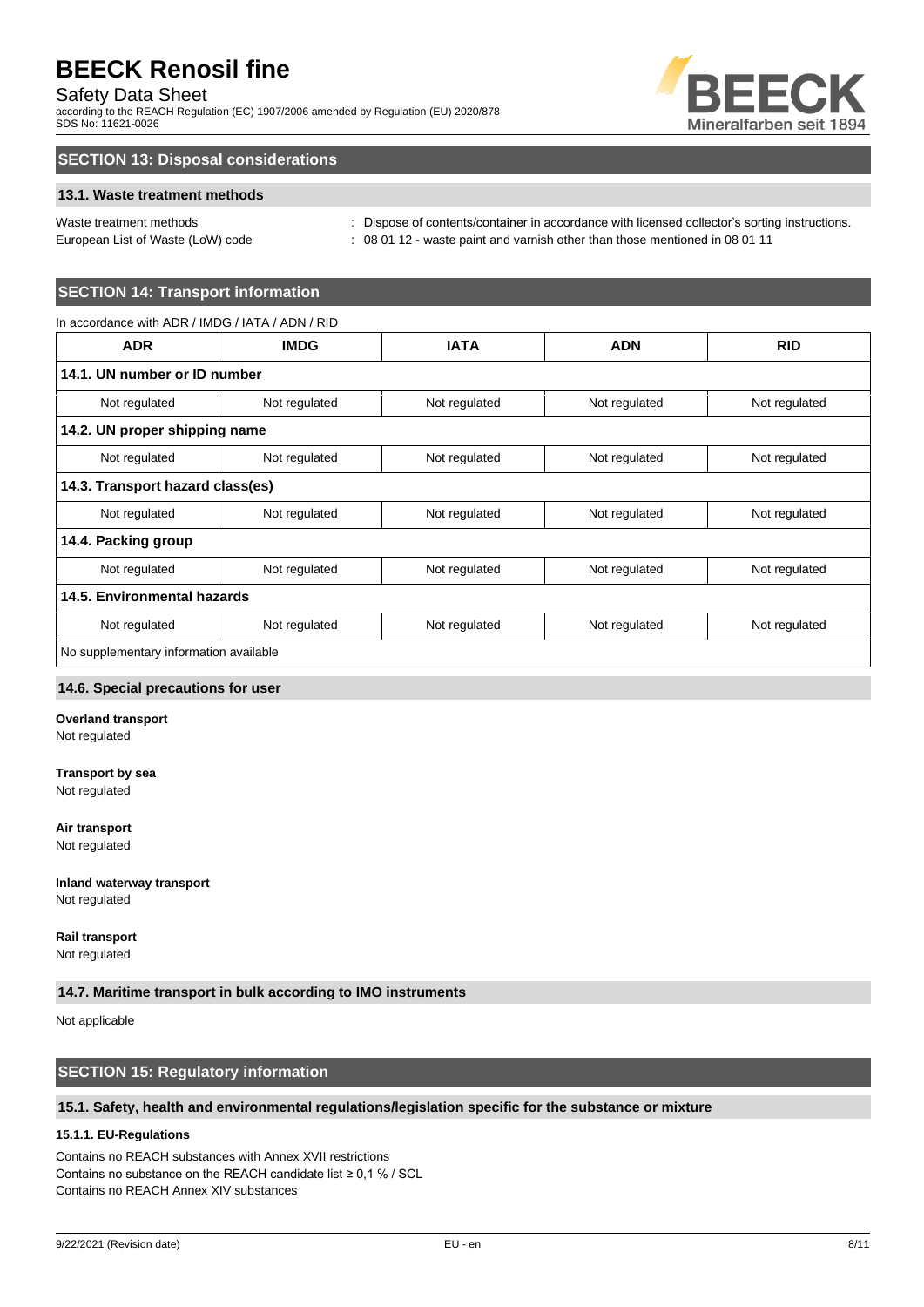## Safety Data Sheet

according to the REACH Regulation (EC) 1907/2006 amended by Regulation (EU) 2020/878 SDS No: 11621-0026



Contains no substance subject to Regulation (EU) No 649/2012 of the European Parliament and of the Council of 4 July 2012 concerning the export and import of hazardous chemicals.

Contains no substance subject to Regulation (EU) No 2019/1021 of the European Parliament and of the Council of 20 June 2019 on persistent organic pollutants

Contains no substance subject to Regulation (EU) 2019/1148 of the European Parliament and of the Council of 20 June 2019 on the marketing and use of explosives precursors.

VOC content : ≤ 2 g/l

## **15.1.2. National regulations**

No additional information available

## **15.2. Chemical safety assessment**

No chemical safety assessment has been carried out

## **SECTION 16: Other information**

| Abbreviations and acronyms: |                                                                                                 |
|-----------------------------|-------------------------------------------------------------------------------------------------|
| ADN                         | European Agreement concerning the International Carriage of Dangerous Goods by Inland Waterways |
| <b>ADR</b>                  | European Agreement concerning the International Carriage of Dangerous Goods by Road             |
| <b>ATE</b>                  | <b>Acute Toxicity Estimate</b>                                                                  |
| <b>BCF</b>                  | <b>Bioconcentration factor</b>                                                                  |
| <b>BLV</b>                  | Biological limit value                                                                          |
| <b>BOD</b>                  | Biochemical oxygen demand (BOD)                                                                 |
| COD                         | Chemical oxygen demand (COD)                                                                    |
| <b>DMEL</b>                 | Derived Minimal Effect level                                                                    |
| <b>DNEL</b>                 | Derived-No Effect Level                                                                         |
| EC-No.                      | European Community number                                                                       |
| EC50                        | Median effective concentration                                                                  |
| EN                          | European Standard                                                                               |
| <b>IARC</b>                 | International Agency for Research on Cancer                                                     |
| <b>IATA</b>                 | International Air Transport Association                                                         |
| <b>IMDG</b>                 | International Maritime Dangerous Goods                                                          |
| <b>LC50</b>                 | Median lethal concentration                                                                     |
| LD50                        | Median lethal dose                                                                              |
| LOAEL                       | Lowest Observed Adverse Effect Level                                                            |
| <b>NOAEC</b>                | No-Observed Adverse Effect Concentration                                                        |
| <b>NOAEL</b>                | No-Observed Adverse Effect Level                                                                |
| <b>NOEC</b>                 | No-Observed Effect Concentration                                                                |
| OECD                        | Organisation for Economic Co-operation and Development                                          |
| OEL                         | Occupational Exposure Limit                                                                     |
| PBT                         | Persistent Bioaccumulative Toxic                                                                |
| <b>PNEC</b>                 | <b>Predicted No-Effect Concentration</b>                                                        |
| <b>RID</b>                  | Regulations concerning the International Carriage of Dangerous Goods by Rail                    |
| <b>SDS</b>                  | Safety Data Sheet                                                                               |
| <b>STP</b>                  | Sewage treatment plant                                                                          |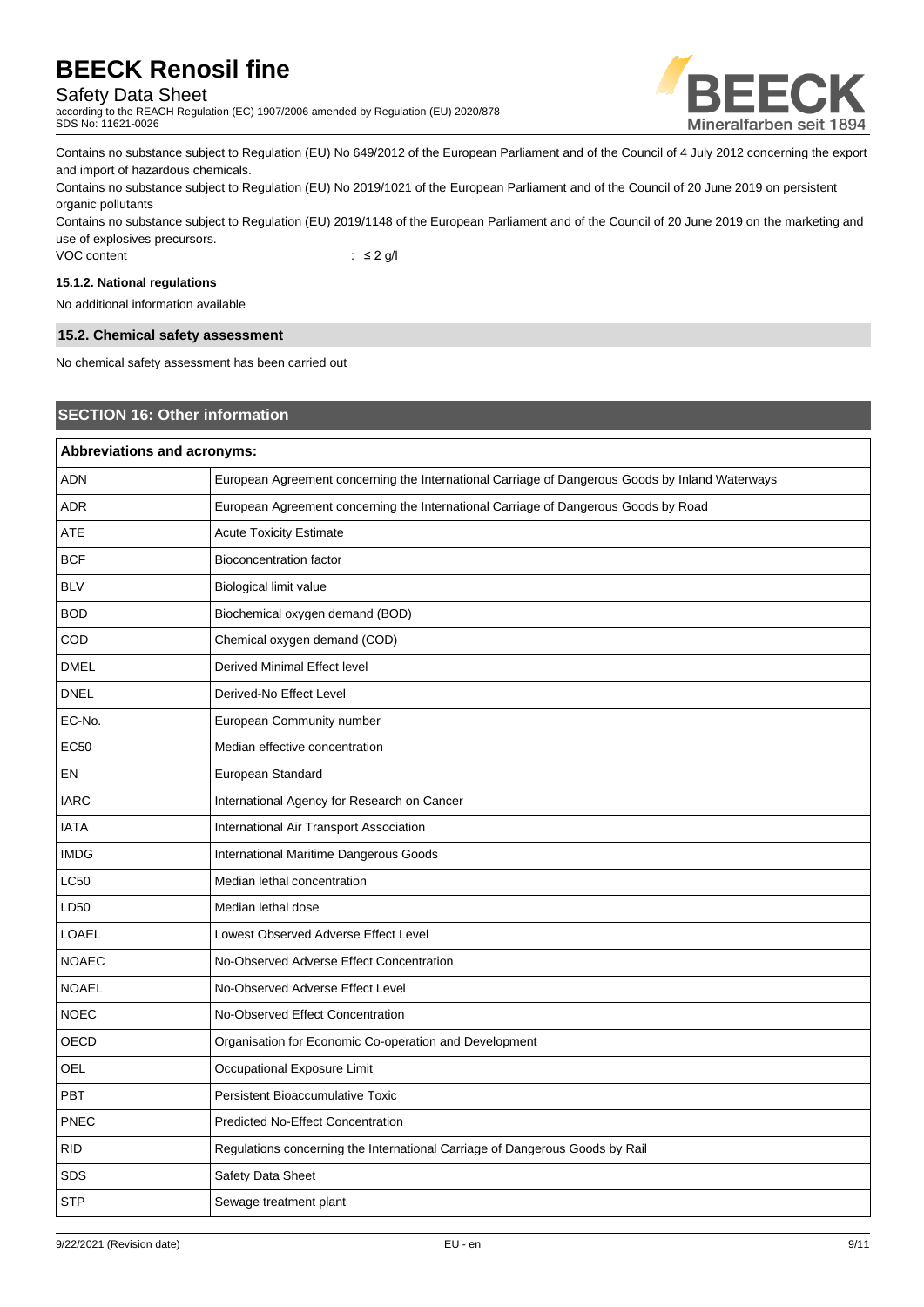## Safety Data Sheet

according to the REACH Regulation (EC) 1907/2006 amended by Regulation (EU) 2020/878 SDS No: 11621-0026



| Abbreviations and acronyms: |                                                                                                     |
|-----------------------------|-----------------------------------------------------------------------------------------------------|
| <b>ThOD</b>                 | Theoretical oxygen demand (ThOD)                                                                    |
| TLM                         | <b>Median Tolerance Limit</b>                                                                       |
| <b>VOC</b>                  | Volatile Organic Compounds                                                                          |
| CAS-No.                     | Chemical Abstract Service number                                                                    |
| N.O.S.                      | Not Otherwise Specified                                                                             |
| vPvB                        | Very Persistent and Very Bioaccumulative                                                            |
| ED                          | Endocrine disrupting properties                                                                     |
| <b>DOT</b>                  | Department of Transport                                                                             |
| <b>TDG</b>                  | <b>Transportation of Dangerous Goods</b>                                                            |
| <b>REACH</b>                | Registration, Evaluation, Authorisation and Restriction of Chemicals Regulation (EC) No 1907/2006   |
| <b>GHS</b>                  | Globally Harmonized System of Classification, Labelling and Packaging of Chemicals                  |
| CAS                         | CAS (Chemical Abstracts Service) number                                                             |
| <b>IBC-Code</b>             | International Code for the Construction and Equipment of Ships carrying Dangerous Chemicals in Bulk |
| <b>CLP</b>                  | Classification Labelling Packaging Regulation; Regulation (EC) No 1272/2008                         |
| MARPOL 73/78                | MARPOL 73/78: International Convention for the Prevention of Pollution From Ships                   |
| <b>ADG</b>                  | <b>Transport of Australian Dangerous Goods</b>                                                      |

Other information **come to accompute 10 to 3**, as well as 10 to 12, do partly not refer to the use and the regular employing of the product (in this sense consult information on use and on product), but to liberation of major amounts in case of accidents and irregularities. The information describes exclusively the safety requirements for the product(s) and is based on the present level of our knowledge. The delivery specifications are contained in the corresponding product sheet. This data does not constitute a guarantee for the characteristics of the product(s) as defined by the legal warranty regulations.

| Full text of H- and EUH-statements: |                                                                                                  |
|-------------------------------------|--------------------------------------------------------------------------------------------------|
| Acute Tox. 2 (Dermal)               | Acute toxicity (dermal), Category 2                                                              |
| Acute Tox. 2 (Inhalation)           | Acute toxicity (inhal.), Category 2                                                              |
| Acute Tox. 3 (Dermal)               | Acute toxicity (dermal), Category 3                                                              |
| Acute Tox. 3 (Oral)                 | Acute toxicity (oral), Category 3                                                                |
| Acute Tox. 4 (Oral)                 | Acute toxicity (oral), Category 4                                                                |
| Aquatic Acute 1                     | Hazardous to the aquatic environment - Acute Hazard, Category 1                                  |
| Aquatic Chronic 1                   | Hazardous to the aquatic environment - Chronic Hazard, Category 1                                |
| Carc. 2                             | Carcinogenicity, Category 2                                                                      |
| <b>EUH071</b>                       | Corrosive to the respiratory tract.                                                              |
| <b>EUH210</b>                       | Safety data sheet available on request.                                                          |
| <b>EUH211</b>                       | Warning! Hazardous respirable droplets may be formed when sprayed. Do not breathe spray or mist. |
| Eye Dam. 1                          | Serious eye damage/eye irritation, Category 1                                                    |
| Eye Irrit. 2                        | Serious eye damage/eye irritation, Category 2                                                    |
| H301                                | Toxic if swallowed.                                                                              |
| H302                                | Harmful if swallowed.                                                                            |
| H310                                | Fatal in contact with skin.                                                                      |